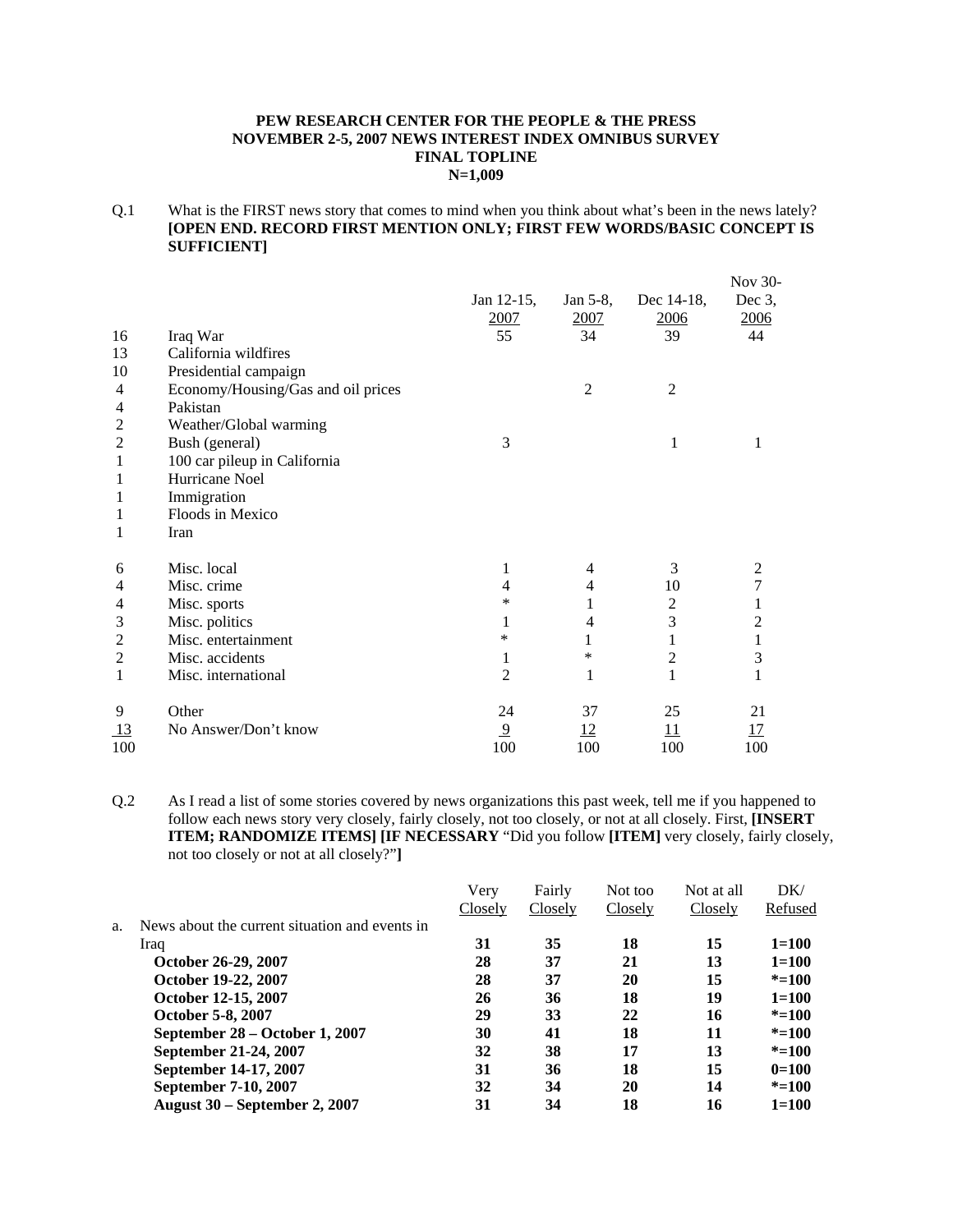|                               | Very<br>Closely | Fairly        | Not too<br>Closely | Not at all           | $DK/$<br>Refused |
|-------------------------------|-----------------|---------------|--------------------|----------------------|------------------|
| <b>August 24-27, 2007</b>     | 34              | Closely<br>36 | 18                 | <b>Closely</b><br>12 | $* = 100$        |
| <b>August 17-20, 2007</b>     | 33              | 34            | 18                 | 15                   | $* = 100$        |
| <b>August 10-13, 2007</b>     | 36              | 37            | 14                 | 13                   | $* = 100$        |
| <b>August 3-6, 2007</b>       | 29              | 40            | 19                 | 12                   | $* = 100$        |
| July 27-30, 2007              | 28              | 36            | 19                 | 16                   | $1 = 100$        |
| July 20-23, 2007              | 28              | 34            | 21                 | 16                   | $1 = 100$        |
| July 13-16, 2007              | 25              | 41            | 17                 | 16                   | $1 = 100$        |
| July 6-9, 2007                | 36              | 34            | 18                 | 12                   | $* = 100$        |
| June 29-July 2, 2007          | 32              | 35            | 19                 | 13                   | $1 = 100$        |
| June 22-25, 2007              | 30              | 36            | 18                 | 15                   | $1 = 100$        |
| June 15-18, 2007              | 30              | 37            | 20                 | 13                   | $* = 100$        |
| June 8-11, 2007               | 32              | 38            | 15                 | 14                   | $1 = 100$        |
| June 1-4, 2007                | 30              | 36            | 20                 | 13                   | $1 = 100$        |
| May 24-27, 2007               | 33              | 36            | 18                 | 12                   | $1 = 100$        |
| May 18-21, 2007               | 36              | 34            | 15                 | 14                   | $1 = 100$        |
| May 11-14, 2007               | 30              | 34            | 18                 | 17                   | $1 = 100$        |
| May 4-7, 2007                 | 38              | 37            | 15                 | 10                   | $* = 100$        |
| April 27-30, 2007             | 27              | 35            | 21                 | 16                   | $1 = 100$        |
| April 20-23, 2007             | 28              | 35            | 22                 | 15                   | $* = 100$        |
| April 12-16, 2007             | 34              | 33            | 20                 | 13                   | $* = 100$        |
| April 5-9, 2007               | 33              | 39            | 16                 | 11                   | $1 = 100$        |
| <b>March 30-April 2, 2007</b> | 34              | 37            | 16                 | 13                   | $* = 100$        |
| March 23-March 26, $20071$    | 31              | 38            | 18                 | 12                   | $1 = 100$        |
| March 16-19, 2007             | 34              | 34            | 17                 | 15                   | $* = 100$        |
| March 9-12, 2007              | 34              | 37            | 16                 | 13                   | $* = 100$        |
| March 2-5, 2007               | 37              | 37            | 16                 | $\boldsymbol{9}$     | $1 = 100$        |
| February 23-26, 2007          | 36              | 36            | 15                 | 13                   | $* = 100$        |
| <b>February 16-19, 2007</b>   | 30              | 36            | 19                 | 14                   | $1 = 100$        |
| <b>February 9-12, 2007</b>    | 37              | 34            | 18                 | 11                   | $* = 100$        |
| <b>February 2-5, 2007</b>     | 38              | 38            | 17                 | $\overline{7}$       | $* = 100$        |
| <b>January 26-29, 2007</b>    | 36              | 38            | 15                 | 11                   | $* = 100$        |
| <b>January 19-22, 2007</b>    | 37              | 34            | 18                 | 10                   | $1 = 100$        |
| <b>January 12-15, 2007</b>    | 38              | 36            | 17                 | ${\bf 8}$            | $1 = 100$        |
| January, 2007                 | 46              | 40            | $\,8\,$            | $\mathfrak s$        | $1 = 100$        |
| <b>January 5-8, 2007</b>      | 40              | 32            | 16                 | 12                   | $0=100$          |
| December, 2006                | 42              | 39            | 12                 | $\boldsymbol{7}$     | $* = 100$        |
| November 30-December 3, 2006  | 40              | 36            | 13                 | 11                   | $* = 100$        |
| Mid-November, 2006            | 44              | 38            | 12                 | 6                    | $* = 100$        |
| September, 2006               | 33              | 43            | 14                 | $\,$ 8 $\,$          | $2=100$          |
| August, 2006                  | 41              | 39            | 12                 | $\boldsymbol{7}$     | $1 = 100$        |
| June, 2006                    | 37              | 43            | 13                 | 6                    | $1 = 100$        |
| May, 2006                     | 42              | 35            | 15                 | $\boldsymbol{7}$     | $1 = 100$        |
| April, 2006                   | 43              | 36            | 13                 | $\boldsymbol{7}$     | $1 = 100$        |
| March, 2006                   | 43              | 38            | 12                 | $\sqrt{6}$           | $1 = 100$        |
| February, 2006                | 39              | 42            | 12                 | 6                    | $1 = 100$        |
| January, 2006                 | 40              | 40            | 12                 | 7                    | $1 = 100$        |
| December, 2005                | 45              | 38            | 11                 | $\sqrt{5}$           | $1 = 100$        |
| Early November, 2005          | 41              | 40            | 13                 | 6                    | $* = 100$        |
| Early October, 2005           | 43              | 36            | 15                 | $\boldsymbol{6}$     | $* = 100$        |
| Early September, 2005         | 32              | 40            | 20                 | $\tau$               | $1 = 100$        |
| July, 2005                    | 43              | 37            | 13                 | 6                    | $1 = 100$        |

 $\frac{1}{1}$ 

From May, 2003 to March 23-26, 2007, the story was listed as "News about the current situation in Iraq."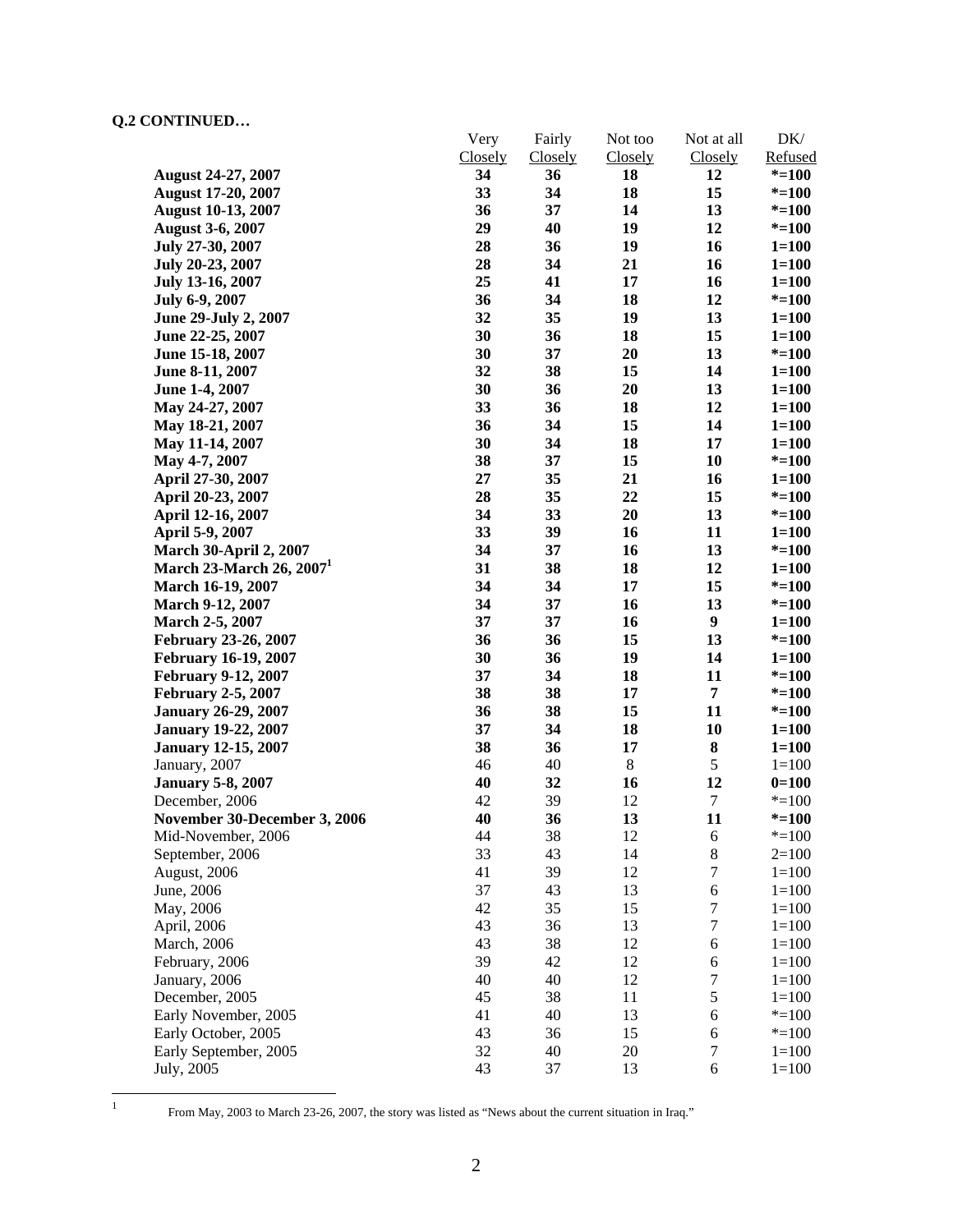|                                                    | Very    | Fairly  | Not too          | Not at all     | DK/       |
|----------------------------------------------------|---------|---------|------------------|----------------|-----------|
|                                                    | Closely | Closely | Closely          | Closely        | Refused   |
| Mid-May, 2005                                      | 42      | 42      | 11               | 5              | $* = 100$ |
| Mid-March, 2005                                    | 40      | 39      | 14               | 5              | $2=100$   |
| February, 2005                                     | 38      | 45      | 13               | $\overline{4}$ | $* = 100$ |
| January, 2005                                      | 48      | 37      | 11               | $\overline{4}$ | $* = 100$ |
| December, 2004                                     | 34      | 44      | 15               | 6              | $1 = 100$ |
| Mid-October, 2004                                  | 42      | 38      | 11               | $\,8\,$        | $1 = 100$ |
| Early September, 2004                              | 47      | 37      | $\overline{9}$   | 6              | $1 = 100$ |
| August, 2004                                       | 39      | 42      | 12               | $\sqrt{6}$     | $1 = 100$ |
| July, 2004                                         | 43      | 40      | 11               | $\sqrt{6}$     | $* = 100$ |
| June, 2004                                         | 39      | 42      | 12               | 6              | $1 = 100$ |
| April, 2004                                        | 54      | 33      | $8\,$            | $\sqrt{5}$     | $* = 100$ |
| Mid-March, 2004                                    | 47      | 36      | 12               | $\overline{4}$ | $1 = 100$ |
| Early February, 2004                               | 47      | 38      | 10               | $\overline{4}$ | $1 = 100$ |
| Mid-January, 2004                                  | 48      | 39      | $\overline{9}$   | $\overline{4}$ | $* = 100$ |
| December, 2003                                     | 44      | 38      | 11               | $\sqrt{6}$     | $1 = 100$ |
| November, 2003                                     | 52      | 33      | 9                | 5              | $1 = 100$ |
| September, 2003                                    | 50      | 33      | 10               | 6              | $1 = 100$ |
| Mid-August, 2003                                   | 45      | 39      | 10               | $\sqrt{5}$     | $1 = 100$ |
| Early July, 2003                                   | 37      | 41      | 13               | $\bf 8$        | $1 = 100$ |
| June, 2003                                         | 46      | 35      | 13               | 6              | $* = 100$ |
| May, 2003                                          | 63      | 29      | $6\,$            | $\overline{c}$ | $* = 100$ |
| April 11-16, 2003 <sup>2</sup>                     | 47      | 40      | 10               | $\overline{c}$ | $1 = 100$ |
| April 2-7, 2003                                    | 54      | 34      | 9                | $\overline{2}$ | $1 = 100$ |
| March 20-24, 2003                                  | 57      | 33      | $\boldsymbol{7}$ | $\overline{2}$ | $1 = 100$ |
| March 13-16, 2003 <sup>3</sup>                     | 62      | 27      | 6                | $\overline{4}$ | $1 = 100$ |
| February, 2003                                     | 62      | 25      | $\,8\,$          | $\overline{4}$ | $1 = 100$ |
| January, 2003                                      | 55      | 29      | 10               | $\overline{4}$ | $2=100$   |
| December, 2002                                     | 51      | 32      | 10               | 6              | $1 = 100$ |
| Late October, 2002                                 | 53      | 33      | $8\,$            | $\sqrt{5}$     | $1 = 100$ |
| Early October, 2002                                | 60      | 28      | $\sqrt{6}$       | $\sqrt{5}$     | $1 = 100$ |
| Early September, 2002 <sup>4</sup>                 | 48      | 29      | 15               | 6              | $2=100$   |
| b.<br>The debate in Washington over U.S. policy in |         |         |                  |                |           |
| Iraq                                               | 21      | 29      | 23               | 26             | $1 = 100$ |
| October 26-29, 2007                                | 21      | 25      | 25               | 28             | $1 = 100$ |
| October 19-22, 2007                                | 21      | 28      | 20               | 31             | $* = 100$ |
| October 12-15, 2007                                | 19      | 23      | 22               | 36             | $* = 100$ |
| October 5-8, 2007                                  | 20      | 28      | 23               | 29             | $* = 100$ |
| September 28 – October 1, 2007                     | 22      | 32      | 22               | 24             | $* = 100$ |
| September 21-24, 2007                              | 25      | 28      | 20               | $27\,$         | $* = 100$ |
| September 14-17, 2007 <sup>5</sup>                 | 25      | 27      | 20               | 27             | $1 = 100$ |
| September 7-10, 2007                               | 25      | 27      | 22               | 26             | $* = 100$ |
| <b>August 30-September 2, 2007</b>                 | 22      | 27      | 20               | 31             | $* = 100$ |
| August 24-27, 2007                                 | 25      | 30      | 19               | 25             | $1 = 100$ |
| <b>August 3-6, 2007</b>                            | 21      | 33      | 20               | 26             | $* = 100$ |
| July 27-30, 2007                                   | 24      | 28      | 20               | 27             | $1 = 100$ |
| July 20-23, 2007                                   | 23      | 24      | 24               | 28             | $1 = 100$ |

 $\frac{1}{2}$ From March 20-24, 2003 to April 11-16, 2003, the story was listed as "News about the war in Iraq."

From Early October, 2002, to March 13-16, 2003, the story was listed as "Debate over the possibility that the U.S. will take military action in Iraq."

In Early September, 2002, the story was listed as "Debate over the possibility that the U.S. will invade Iraq."<br>September 14.17, 2007 select about "Cancel David Betracus's generate Cancerse about haur things are going

September 14-17, 2007 asked about "General David Petraeus's report to Congress about how things are going in Iraq."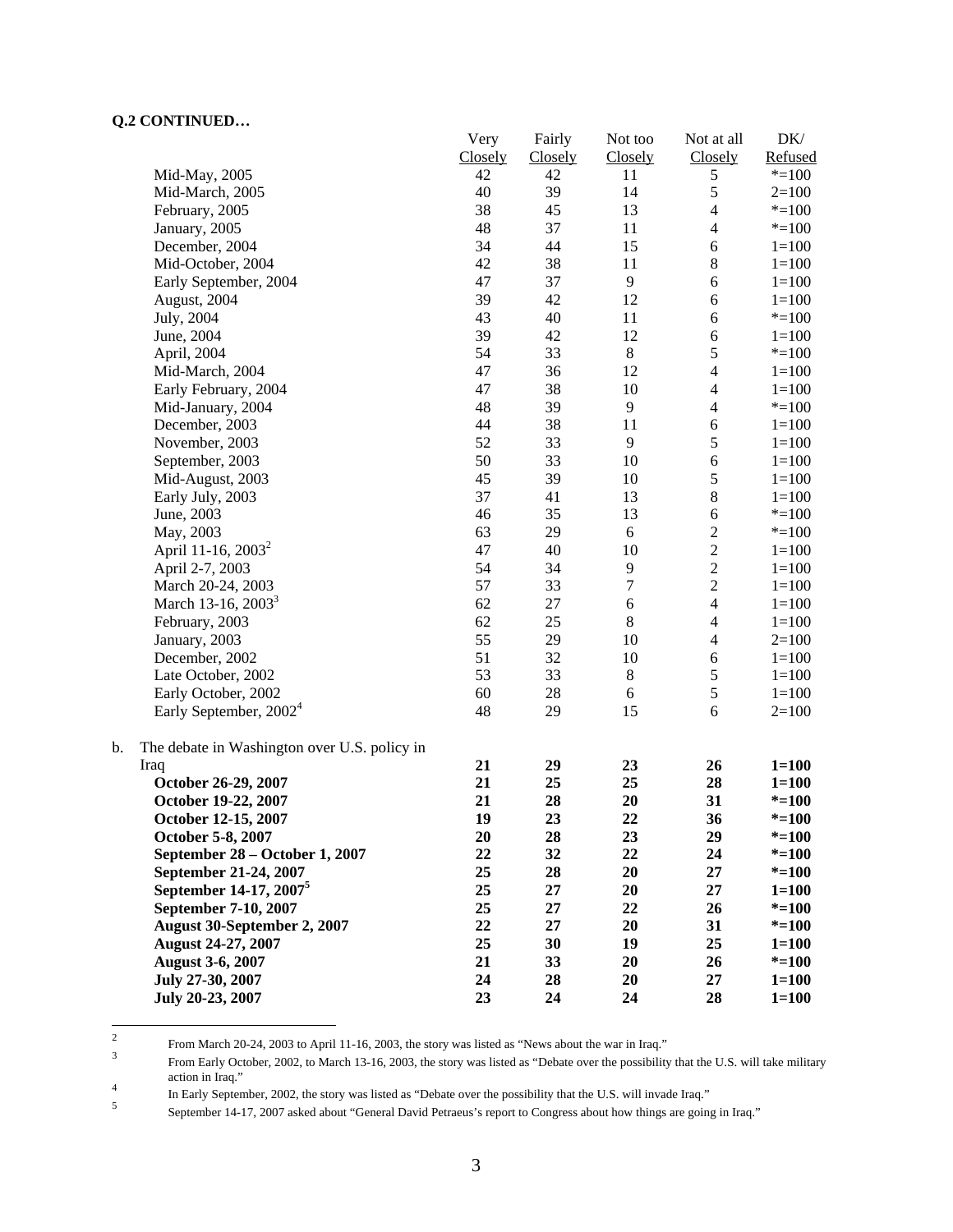|    |                                                 | Very    | Fairly  | Not too          | Not at all     | DK/       |
|----|-------------------------------------------------|---------|---------|------------------|----------------|-----------|
|    |                                                 | Closely | Closely | Closely          | Closely        | Refused   |
|    | July 13-16, 2007                                | 20      | 30      | 20               | 30             | $* = 100$ |
|    | July 6-9, 2007                                  | 27      | 26      | 23               | 24             | $* = 100$ |
|    | June 1-4, 2007                                  | 20      | 27      | 24               | 27             | $2=100$   |
|    | May 24-27, 2007                                 | 30      | 32      | 20               | 18             | $* = 100$ |
|    | May 18-21, 2007                                 | 24      | 32      | 19               | 24             | $1 = 100$ |
|    | May 11-14, 2007                                 | 25      | 26      | 19               | 29             | $1 = 100$ |
|    |                                                 | 30      | 31      | 19               | 20             |           |
|    | May 4-7, 2007                                   |         |         |                  |                | $* = 100$ |
|    | April 27-30, 2007                               | 18      | 31      | 21               | 29             | $1 = 100$ |
|    | April 20-23, 2007                               | 22      | 29      | 24               | 25             | $* = 100$ |
|    | April 12-16, 2007                               | 25      | 29      | 22               | 23             | $1 = 100$ |
|    | April 5-9, 2007                                 | 31      | 28      | 20               | 21             | $* = 100$ |
|    | <b>March 30-April 2, 2007</b>                   | 26      | 29      | 21               | 23             | $1 = 100$ |
|    | <b>TREND FOR COMPARISON:</b>                    |         |         |                  |                |           |
|    | January 12-15, 2007: President                  |         |         |                  |                |           |
|    | Bush's proposal to increase the                 |         |         |                  |                |           |
|    | number of U.S. troops in Iraq                   | 40      | 33      | 13               | 13             | $1 = 100$ |
|    |                                                 |         |         |                  |                |           |
| c. | George Bush's nomination of Michael             |         |         |                  |                |           |
|    | Mukasey to be the next U.S. Attorney General    | 10      | 19      | 24               | 46             | $1 = 100$ |
|    | September 21-24, 2007                           | 9       | 22      | 26               | 43             | $* = 100$ |
|    |                                                 |         |         |                  |                |           |
| d. | The impact of Hurricane Noel on the Bahamas     |         |         |                  |                |           |
|    | and Cuba                                        | 11      | 22      | 31               | 35             | $1 = 100$ |
|    | September 7-10, 2007: The impact of             |         |         |                  |                |           |
|    | <b>Hurricanes Felix and Henriette on Mexico</b> |         |         |                  |                |           |
|    |                                                 |         |         |                  |                |           |
|    | and Central America                             | 14      | 29      | 29               | 27             | $1 = 100$ |
|    | August 24-27, 2007: The destruction             |         |         |                  |                |           |
|    | caused by Hurricane Dean in Mexico and          |         |         |                  |                |           |
|    | the Caribbean                                   | 18      | 39      | 24               | 18             | $1 = 100$ |
|    | November, 2005: The impact of Hurricane         |         |         |                  |                |           |
|    | Wilma on Mexico and Florida                     | 34      | 37      | 21               | $\,8\,$        | $* = 100$ |
|    | September, 2005: Impact of Hurricane            |         |         |                  |                |           |
|    | Katrina on New Orleans and the Gulf Coast       | 70      | 21      | $\boldsymbol{7}$ | $\overline{2}$ | $* = 100$ |
|    | July, 2005: Recent hurricanes that have         |         |         |                  |                |           |
|    | affected the Gulf Coast of the U.S.             | 38      | 37      | 17               | 8              | $* = 100$ |
|    | September, 2003: Hurricane Isabel               | 47      | 28      | 15               | 10             | $* = 100$ |
|    | Early October, 2002: Recent hurricanes in the   |         |         |                  |                |           |
|    | Gulf of Mexico and Louisiana                    | 38      | 34      | 18               | 10             | $* = 100$ |
|    |                                                 |         |         |                  |                |           |
| e. | Reports about the condition of the U.S.         |         |         |                  |                |           |
|    | economy                                         | 27      | 37      | 16               | 19             | $1 = 100$ |
|    | October 19-22, 2007                             | 25      | 34      | 20               | 21             | $* = 100$ |
|    |                                                 |         |         |                  |                |           |
|    | <b>August 10-13, 2007</b>                       | 28      | 36      | 18               | 18             | $* = 100$ |
|    | Mid-November, 2006                              | 31      | 40      | 17               | 11             | $1 = 100$ |
|    | December, 2005                                  | 35      | 35      | 18               | 11             | $1 = 100$ |
|    | Early November, 2005                            | 35      | 39      | 17               | $\overline{9}$ | $* = 100$ |
|    | Mid-May, 2005                                   | 30      | 39      | 19               | 11             | $1 = 100$ |
|    | January, 2005                                   | 35      | 41      | 17               | $\tau$         | $* = 100$ |
|    | Mid-October, 2004                               | 30      | 43      | 16               | 10             | $1 = 100$ |
|    | Early September, 2004                           | 39      | 34      | 15               | 11             | $1 = 100$ |
|    | Mid-January, 2004                               | 37      | 41      | 15               | $\tau$         | $* = 100$ |
|    | December, 2003                                  | 35      | 38      | 14               | 11             | $2=100$   |
|    | November, 2003                                  | 40      | 34      | 15               | 10             | $1 = 100$ |
|    |                                                 |         |         |                  |                |           |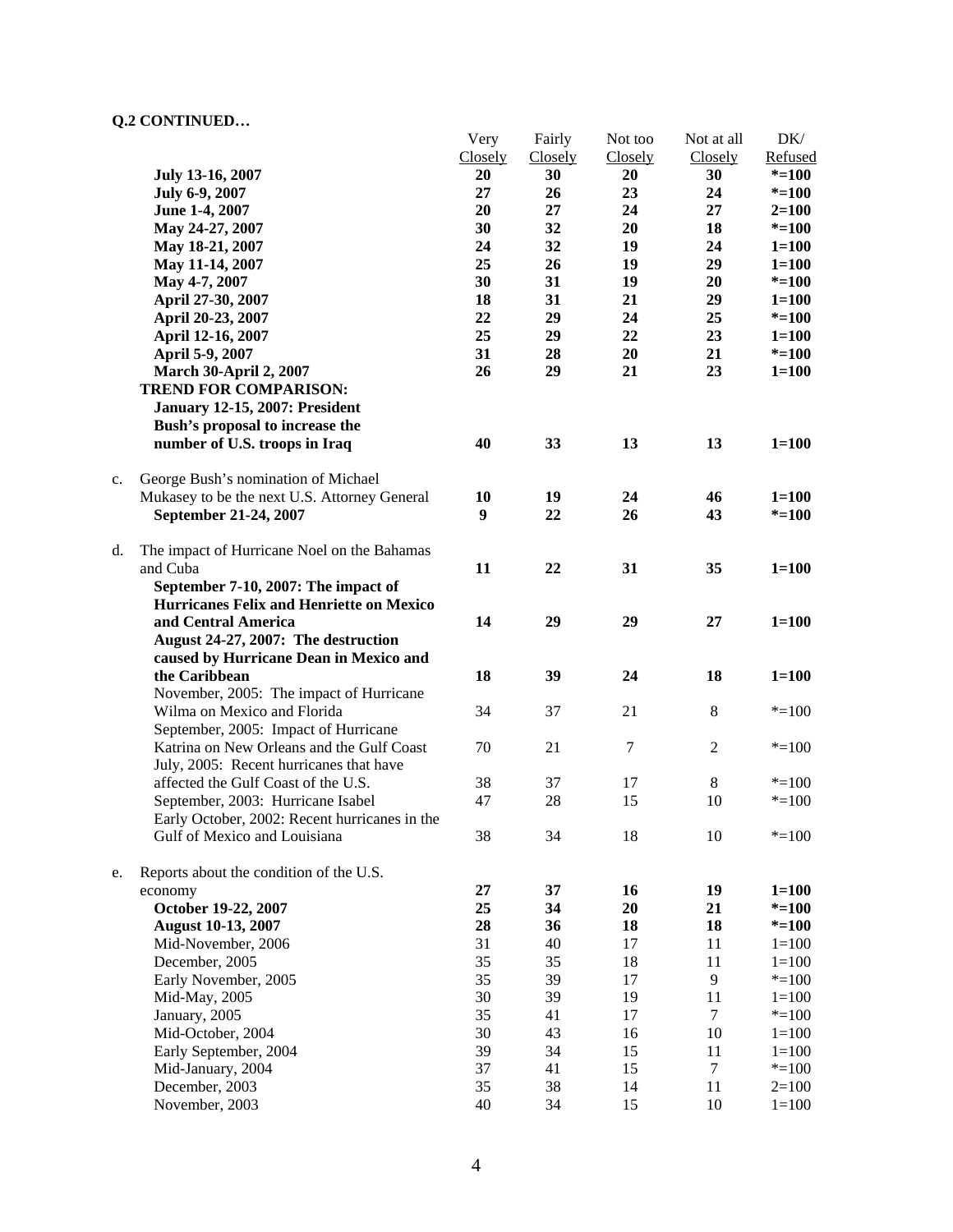|    | CONTROLLOW                         | Very<br>Closely | Fairly        | Not too       | Not at all               | $DK/$<br>Refused |
|----|------------------------------------|-----------------|---------------|---------------|--------------------------|------------------|
|    | October, 2003                      | 32              | Closely<br>39 | Closely<br>16 | Closely<br>12            | $1 = 100$        |
|    | September, 2003                    | 39              | 30            | 18            | 12                       | $1 = 100$        |
|    | March, 2003                        | 40              | 35            | 16            | $\,8\,$                  | $1 = 100$        |
|    | February, 2003                     | 42              | 33            | 15            | 10                       | $* = 100$        |
|    | January, 2003                      | 40              | 35            | 13            | 11                       | $1 = 100$        |
|    | December, 2002                     | 38              | 34            | 17            | 10                       | $1 = 100$        |
|    | February, 2002                     | 35              | 40            | 15            | $\mathbf{9}$             | $1 = 100$        |
|    | January, 2002                      | 30              | 44            | 16            | 9                        | $1 = 100$        |
|    | December, 2001                     | 37              | 40            | 13            | $\,8\,$                  | $2=100$          |
|    | Mid-November, 2001                 | 41              | 36            | 15            | $\boldsymbol{7}$         | $1 = 100$        |
|    | June, 2001                         | 24              | 41            | 18            | 16                       | $1 = 100$        |
|    | May, 2001                          | 34              | 36            | 15            | 15                       | $0=100$          |
|    | April, 2001                        | 36              | 34            | 16            | 13                       | $1 = 100$        |
|    | February, 2001                     | 30              | 39            | 18            | 12                       | $1 = 100$        |
|    | January, 2001                      | 32              | 38            | 17            | 11                       | $2=100$          |
|    | June, 1995                         | 26              | 41            | 22            | 11                       | $* = 100$        |
|    |                                    | $27\,$          | 45            | 19            | 9                        | $* = 100$        |
|    | March, 1995                        |                 |               | 22            |                          |                  |
|    | February, 1995                     | 23              | 41            |               | 13                       | $1 = 100$        |
|    | December, 1994                     | 28              | 43            | 20            | 9                        | $* = 100$        |
|    | October, 1994                      | $27\,$          | 40            | 20            | 12                       | $1 = 100$        |
|    | June, 1994                         | 25              | 42            | 23            | $10\,$                   | $* = 100$        |
|    | May, 1994                          | 33              | 40            | 16            | 10                       | $1 = 100$        |
|    | January, 1994                      | 34              | 39            | 16            | 10                       | $1 = 100$        |
|    | Early January, 1994                | 36              | 44            | 13            | $\boldsymbol{7}$         | $* = 100$        |
|    | December, 1993                     | 35              | 41            | 15            | $\,$ 8 $\,$              | $1 = 100$        |
|    | October, 1993                      | 33              | 38            | 20            | 9                        | $* = 100$        |
|    | September, 1993                    | 37              | 40            | 14            | 8                        | $1 = 100$        |
|    | Early September, 1993              | 39              | 39            | 14            | 9                        | $* = 100$        |
|    | August, 1993                       | 41              | 36            | 14            | 9                        | $* = 100$        |
|    | May, 1993                          | 37              | 38            | 18            | 6                        | $1 = 100$        |
|    | February, 1993                     | 49              | 36            | 10            | $\sqrt{5}$               | $* = 100$        |
|    | January, 1993                      | 42              | 39            | 12            | $\boldsymbol{7}$         | $* = 100$        |
|    | September, 1992                    | 43              | 37            | 13            | $\epsilon$               | $1 = 100$        |
|    | May, 1992                          | 39              | 39            | 15            | 6                        | $1 = 100$        |
|    | March, 1992                        | 47              | 38            | 11            | $\overline{\mathcal{L}}$ | $* = 100$        |
|    | February, 1992                     | 47              | 37            | 10            | $\boldsymbol{6}$         | $* = 100$        |
|    | January, 1992                      | 44              | 40            | 11            | 5                        | $* = 100$        |
|    | October, 1991                      | 36              | 38            | 16            | 9                        | $1 = 100$        |
| f. | News about candidates for the 2008 |                 |               |               |                          |                  |
|    | presidential election              | 27              | 30            | 21            | 21                       | $1 = 100$        |
|    | October 26-29, 2007                | 21              | 34            | 26            | 19                       | $* = 100$        |
|    | October 19-22, 2007                | 23              | 32            | 22            | 23                       | $* = 100$        |
|    | October 12-15, 2007                | 13              | 31            | 26            | 30                       | $* = 100$        |
|    | October 5-8, 2007                  | 22              | 30            | 24            | 24                       | $* = 100$        |
|    | September 28 - October 1, 2007     | 21              | 34            | 25            | 20                       | $* = 100$        |
|    | September 21-24, 2007              | 24              | 31            | 22            | 23                       | $* = 100$        |
|    | September 14-17, 2007              | 22              | 31            | 24            | 23                       | $* = 100$        |
|    | September 7-10, 2007               | 18              | 34            | 26            | 22                       | $* = 100$        |
|    | August 30-September 2, 2007        | 19              | 35            | 21            | 25                       | $* = 100$        |
|    | <b>August 24-27, 2007</b>          | 22              | 28            | 24            | 26                       | $* = 100$        |
|    | <b>August 17-20, 2007</b>          | 19              | 27            | 24            | 30                       | $* = 100$        |
|    | <b>August 10-13, 2007</b>          | 23              | 32            | 21            | 24                       | $* = 100$        |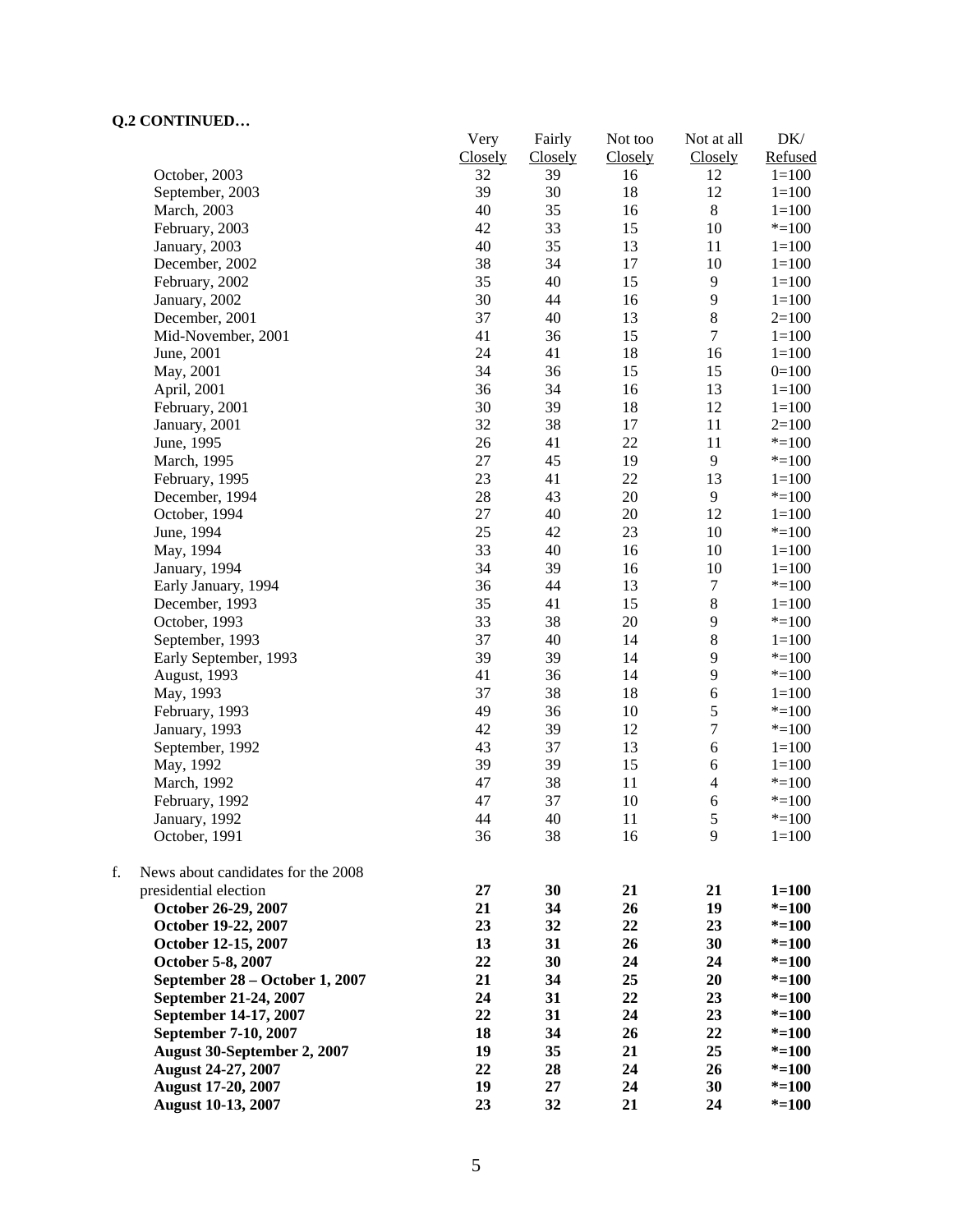|                                         | Very    | Fairly         | Not too | Not at all     | DK/       |
|-----------------------------------------|---------|----------------|---------|----------------|-----------|
|                                         | Closely | <b>Closely</b> | Closely | Closely        | Refused   |
| <b>August 3-6, 2007</b>                 | 19      | 31             | 25      | 25             | $* = 100$ |
| July 27-30, 2007                        | 19      | 32             | 22      | 26             | $1 = 100$ |
| July 20-23, 2007                        | 16      | 26             | 30      | 27             | $1 = 100$ |
| July 13-16, 2007                        | 17      | 29             | $27\,$  | 27             | $* = 100$ |
| July 6-9, 2007                          | 24      | 29             | 24      | 22             | $1 = 100$ |
| June 29-July 2, 2007                    | 20      | 32             | 25      | 23             | $* = 100$ |
| June 22-25, 2007                        | 18      | 31             | 21      | 30             | $* = 100$ |
| June 15-18, 2007                        | 17      | 32             | 26      | 25             | $* = 100$ |
| June 8-11, 2007                         | 19      | 30             | 24      | 26             | $1 = 100$ |
| June 1-4, 2007                          | 16      | 27             | 32      | 24             | $1 = 100$ |
| May 24-27, 2007                         | 22      | 33             | 23      | 22             | $* = 100$ |
| May 18-21, 2007                         | 18      | 31             | 24      | 27             | $* = 100$ |
| May 11-14, 2007                         | 18      | 30             | 23      | 28             | $1 = 100$ |
| May 4-7, 2007                           | 23      | 34             | 21      | 21             | $1 = 100$ |
| April 27-30, 2007                       | 14      | 30             | 29      | 26             | $1 = 100$ |
| April 20-23, 2007                       | 18      | 28             | 27      | 27             | $* = 100$ |
| April 12-16, 2007                       | 18      | 28             | 27      | $27\,$         | $* = 100$ |
| April 5-9, 2007                         | 25      | 30             | 26      | 19             | $* = 100$ |
| <b>March 30-April 2, 2007</b>           | 20      | 29             | 27      | 23             | $1 = 100$ |
| <b>March 23-26, 2007</b>                | 20      | 32             | 22      | 26             | $* = 100$ |
| March 16-19, 2007                       | 15      | 28             | 29      | 27             | $1 = 100$ |
| <b>March 9-12, 2007</b>                 | 24      | 30             | 23      | 23             | $* = 100$ |
| March 2-5, 2007                         | 19      | 31             | 26      | 23             | $1 = 100$ |
| February 23-26, 2007                    | 22      | 33             | 24      | 21             | $* = 100$ |
| <b>February 16-19, 2007</b>             | 18      | 32             | 22      | 27             | $1 = 100$ |
| <b>February 9-12, 2007</b>              | 24      | 30             | 24      | 21             | $1 = 100$ |
| <b>February 2-5, 2007</b>               | 24      | 36             | 22      | 18             | $* = 100$ |
| <b>January 26-29, 2007</b>              | 24      | 33             | 23      | 20             | $* = 100$ |
| <b>January 19-22, 2007</b> <sup>6</sup> | 24      | 27             | 22      | 26             | $1 = 100$ |
| 2004 Presidential Election              |         |                |         |                |           |
| November, 2004 $(RVs)$                  | 52      | 36             | $8\,$   | $\overline{4}$ | $* = 100$ |
| Mid-October, 2004                       | 46      | 30             | 12      | 11             | $1 = 100$ |
| August, 2004                            | 32      | 38             | 16      | 14             | $* = 100$ |
| July, 2004                              | 29      | 37             | 18      | 15             | $1 = 100$ |
| April, 2004                             | 31      | 33             | 19      | 16             | $1 = 100$ |
| Mid-March, 2004                         | 35      | 34             | 18      | 13             | $* = 100$ |
| Late February, 2004                     | 24      | 40             | 23      | 12             | $1 = 100$ |
| Early February, 2004 <sup>7</sup>       | 29      | 37             | 20      | 13             | $1 = 100$ |
| Mid-January, 2004                       | 16      | 30             | 27      | 26             | $1 = 100$ |
| Early January, 2004                     | 14      | 32             | 30      | 23             | $1 = 100$ |
| December, 2003                          | 16      | 26             | 27      | 30             | $1 = 100$ |
| November, 2003                          | 11      | 26             | 34      | 28             | $1 = 100$ |
| October, 2003                           | 12      | 27             | 28      | 32             | $1 = 100$ |
| September, 2003                         | 17      | 25             | 30      | 27             | $1 = 100$ |

 $\frac{1}{6}$ 

<sup>6</sup> January 19-22, 2007 asked about "Recent announcements by prominent Democrats about plans to run for president in 2008." From May 2003 to Early February 2004 and in March 1992, the story was listed as "The race for the Democratic nomination." In January 2003, the story was listed as "Recent announcements by prominent Democrats about plans to run for president in 2004." In September 2000, Early September and July 1996, and May 1992, the question asked about "the presidential election campaign." In January, March and April 1996, the story was listed as "News about the Republican presidential candidates." In August 1992, the story was listed as "News about the presidential election." In July 1992, the story was listed as "News about the presidential campaign." In January 1992, the story was listed as "News about the Democratic candidates for the presidential nomination." In 1988, the story was introduced as being from "this past year" and was listed as "News about the presidential campaign in 1988."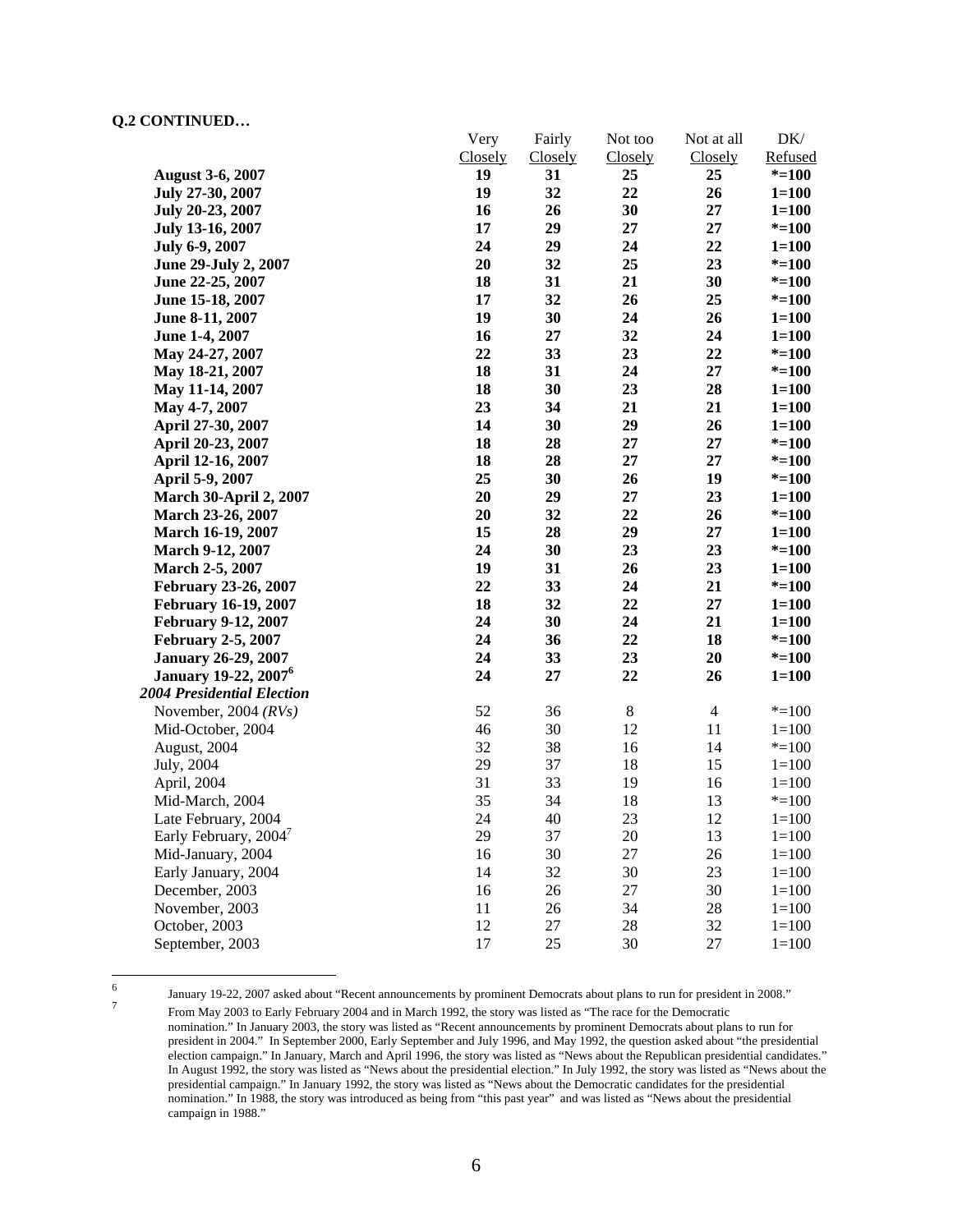| CONTRACED                         | Very    | Fairly         | Not too | Not at all       | DK/       |
|-----------------------------------|---------|----------------|---------|------------------|-----------|
|                                   | Closely | <b>Closely</b> | Closely | <b>Closely</b>   | Refused   |
| Mid-August, 2003                  | 12      | 27             | 27      | 33               | $1 = 100$ |
| May, 2003                         | $\,8\,$ | 19             | 31      | 41               | $1 = 100$ |
| January, 2003                     | 14      | 28             | 29      | 28               | $1 = 100$ |
| <b>2000 Presidential Election</b> |         |                |         |                  |           |
| Early November, 2000 (RVs)        | 39      | 44             | 12      | $\sqrt{5}$       | $* = 100$ |
| Mid-October, 2000 $(RVs)$         | 40      | 37             | 15      | $\bf 8$          | $* = 100$ |
| Early October, 2000 (RVs)         | 42      | 36             | 15      | 6                | $1 = 100$ |
| September, 2000                   | 22      | 42             | 21      | 15               | $* = 100$ |
| July, 2000                        | 21      | 38             | 20      | 20               | $1 = 100$ |
| June, 2000                        | 23      | 32             | 23      | 21               | $1=100$   |
| May, 2000                         | 18      | 33             | 26      | 23               | $* = 100$ |
| April, 2000                       | 18      | 39             | 22      | 20               | $1 = 100$ |
| March, 2000                       | 26      | 41             | 19      | 13               | $1=100$   |
| February, 2000                    | 26      | 36             | 21      | 17               | $* = 100$ |
| January, 2000                     | 19      | 34             | 28      | 18               | $1 = 100$ |
| December, 1999                    | 16      | 36             | 24      | 23               | $1 = 100$ |
| October, 1999                     | 17      | 32             | $28\,$  | 22               | $1 = 100$ |
| September, 1999                   | 15      | 31             | 33      | 20               | $1 = 100$ |
| July, 1999                        | 15      | 38             | 24      | 22               | $1 = 100$ |
| June, 1999                        | 11      | 25             | 29      | 34               | $1 = 100$ |
| 1996 Presidential Election        |         |                |         |                  |           |
| November, 1996 $(RVs)$            | 34      | 45             | 15      | 6                | $* = 100$ |
| October, 1996                     | 31      | 39             | 18      | 12               | $* = 100$ |
| Early September, 1996             | 24      | 36             | 23      | 17               | $* = 100$ |
| July, 1996                        | 22      | 40             | 23      | 14               | $1 = 100$ |
| March, 1996                       | 26      | 41             | $20\,$  | 13               | $* = 100$ |
| January, 1996                     | 10      | 34             | 31      | 24               | $1 = 100$ |
| September, 1995                   | 12      | 36             | 30      | 22               | $* = 100$ |
| August, 1995                      | 13      | 34             | $28\,$  | 25               | $* = 100$ |
| June, 1995                        | 11      | 31             | 31      | 26               | $1 = 100$ |
| <b>1992 Presidential Election</b> |         |                |         |                  |           |
| October, 1992 $(RVs)$             | 55      | 36             | $\tau$  | $\boldsymbol{2}$ | $0=100$   |
| September, 1992 (RVs)             | 47      | 36             | 11      | 6                | $* = 100$ |
| August, 1992 (RVs)                | 36      | 51             | 11      | $\mathbf{2}$     | $0=100$   |
| July, 1992                        | 20      | 45             | 26      | $\mathbf{9}$     | $* = 100$ |
| May, 1992                         | 32      | 44             | 16      | 8                | $* = 100$ |
| March, 1992                       | 35      | 40             | 16      | 9                | $* = 100$ |
| January, 1992                     | 11      | 25             | 36      | 27               | $1 = 100$ |
| December, 1991                    | $10\,$  | 28             | 32      | 30               | $* = 100$ |
| October, 1991                     | 12      | 26             | 31      | 29               | $2=100$   |
| <b>1988 Presidential Election</b> |         |                |         |                  |           |
| October, 1988 $(RVs)$             | 43      | 44             | 11      | $\overline{c}$   | $* = 100$ |
| August, 1988 (RVs)                | 39      | 45             | 13      | $\mathfrak{Z}$   | $* = 100$ |
| May, 1988                         | 22      | 46             | 23      | 6                | $3=100$   |
| November, 1987                    | 15      | 28             | 35      | 21               | $1 = 100$ |
| September, 1987                   | 14      | 34             | 37      | 14               | $1 = 100$ |
|                                   |         |                |         |                  |           |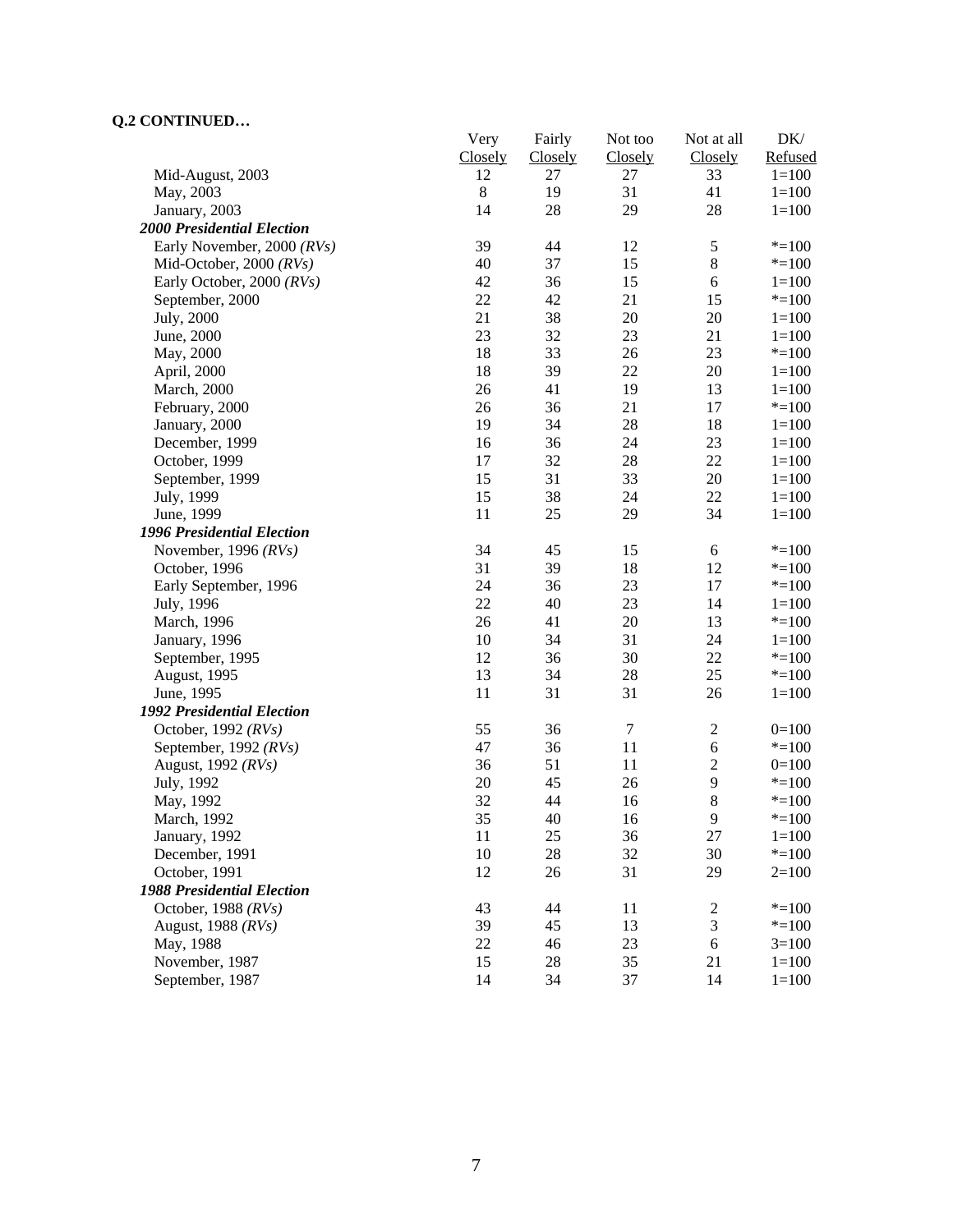- Q.3 Which ONE of the stories I just mentioned have you followed most closely, or is there another story you've been following MORE closely? [**DO NOT READ LIST. ACCEPT ONLY ONE RESPONSE]** ? **IF "IRAQ" UNSPECIFIED, PROBE:** "Do you mean events IN Iraq or the debate over Iraq POLICY?"**]**
	- 22 News about candidates for the 2008 presidential election
	- 20 News about the current situation and events in Iraq
	- 16 Reports about the condition of the U.S. economy
	- 7 The impact of Hurricane Noel on the Bahamas and Cuba
	- 5 The debate in Washington over U.S. policy in Iraq<br>
	3 George Bush's nomination of Michael Mukasey to
	- George Bush's nomination of Michael Mukasey to be the next U.S. Attorney General
	- 14 Some other story **(SPECIFY)**
	- 13 Don't know/Refused
	- 100

Now thinking about the Iraq war…

- Q.4 Ordinarily, do you find that you go looking for the latest news about the Iraq war, or do you typically happen to come across news about the war without looking for it?
	- 20 Go looking for war news
	- 75 Come across war news without looking
	- 5 Don't know/Refused
	- 100
- Q.5 Which would you say has been your MAIN source for news about the Iraq war **[READ AND RANDOMIZE ITEMS 1-5]**?
	- 11 Newspapers
	- 28 Network television news, such as ABC, CBS or NBC
	- 32 Cable news channels such as CNN or the Fox News Channel
	- 9 Radio
	- 16 The internet
	- 2 **[DO NOT READ]** Some other<br>2 Don't know/Refused
	- Don't know/Refused
	- 100
- Q.6 In general, how would you rate the job the press has done in covering the war in Iraq excellent, good, only fair or poor?

### **BASED ON THOSE FOLLOWING THE IRAQ WAR VERY OR FAIRLY CLOSELY**

|                |                    |             |            |          |      | March 20- |
|----------------|--------------------|-------------|------------|----------|------|-----------|
|                |                    | Nov $2-5$ , | Feb 23-26, | Feb 2-5, | July | April 7,  |
|                | Total              | 2007        | 2007       | 2007     | 2003 | 2003      |
| 10             | Excellent          |             | 13         |          | 22   | 38        |
| 34             | Good               | 34          | 37         | 32       | 42   | 40        |
| 30             | Only fair          | 29          | 27         | 28       | 25   | 13        |
| 23             | Poor               | 24          | 23         | 27       | q    | h         |
| $\overline{3}$ | Don't know/Refused |             | ∗          |          |      |           |
|                | 100                | 00          | 100        | 100      | 100  | 100       |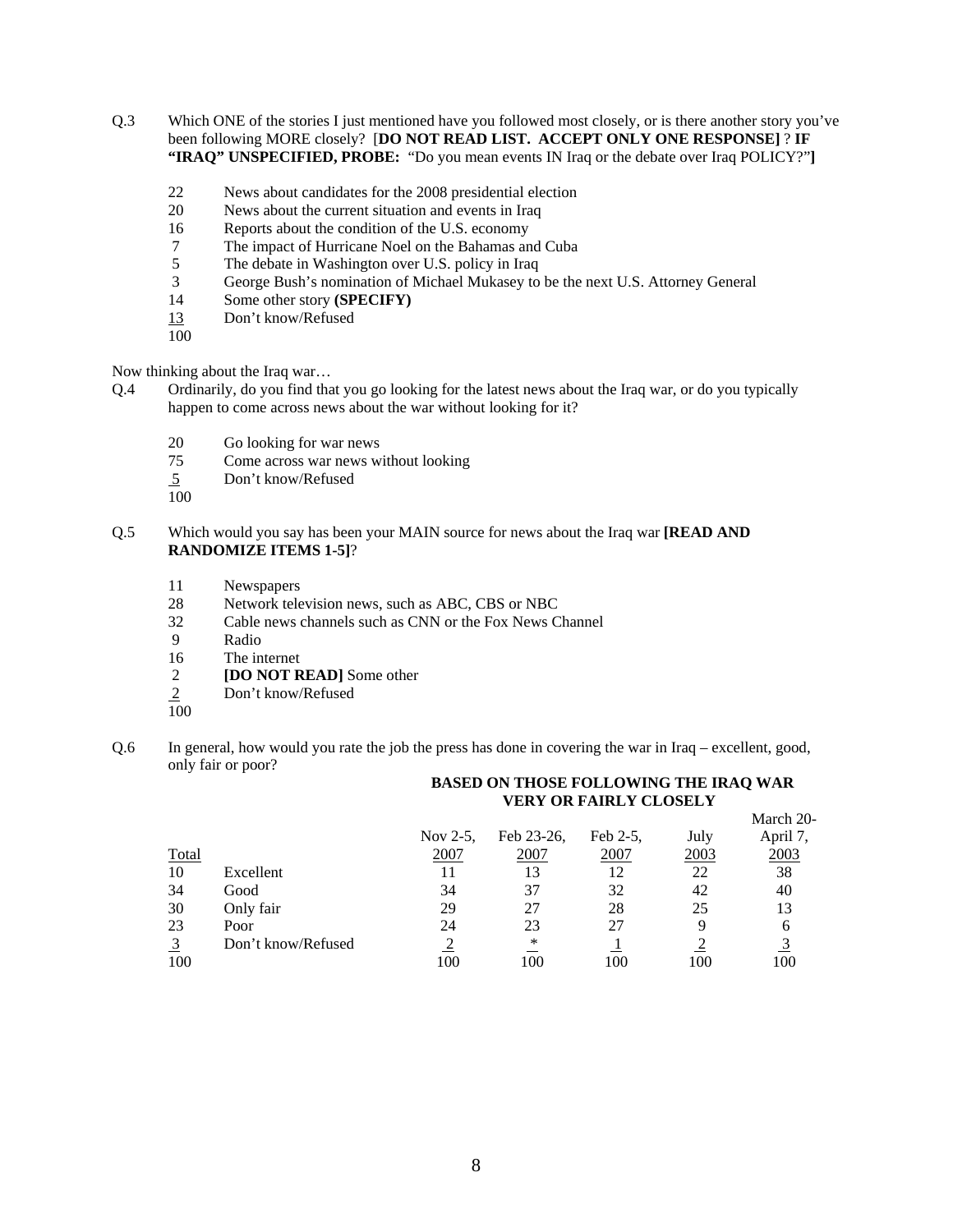Q.7 Do you think news organizations are giving too much, too little or the right amount of coverage to the war in Iraq?

|     |                    | July 20-23, | June $1-4$ , |
|-----|--------------------|-------------|--------------|
|     |                    | 2007        |              |
| 18  | Too much           | 18          | 23           |
| 33  | Too little         | 28          | 23           |
| 43  | Right amount       | 48          |              |
| 6   | Don't know/Refused | O           |              |
| 100 |                    | 100         | $\alpha$     |

Q.8 Still thinking about the war, please tell me if you think the press is giving too much, too little, or about the right amount of coverage to… **[READ; ROTATE]?**

| a. | Ground troops in action in Iraq<br>April 2-7, 2003                | Too much<br>coverage<br>9<br>24 | Too little<br>coverage<br>47<br>16 | About the<br>right amount<br>40<br>58 | DK/Ref<br>$4 = 100$<br>$2=100$ |
|----|-------------------------------------------------------------------|---------------------------------|------------------------------------|---------------------------------------|--------------------------------|
| b. | Reports about the personal experiences of soldiers                | 6                               | 61                                 | 31                                    | $2=100$                        |
|    | April 2-7, 2003                                                   | 15                              | 30                                 | 52                                    | $3=100$                        |
| c. | U.S. troop casualties                                             | 18                              | 37                                 | 43                                    | $2=100$                        |
|    | April 2-7, 2003 <sup>8</sup>                                      | 15                              | 20                                 | 63                                    | $2=100$                        |
| d. | Iraqi civilian casualties                                         | 17                              | 46                                 | 34                                    | $3=100$                        |
|    | April 2-7, 2003                                                   | 17                              | 28                                 | 51                                    | $4=100$                        |
| e. | Anti-war sentiment in the United States                           | 29                              | 32                                 | 35                                    | $4 = 100$                      |
|    | April 2-7, 2003                                                   | 40                              | 18                                 | 38                                    | $4=100$                        |
| f. | How much the war is costing                                       | 30                              | 36                                 | 31                                    | $3=100$                        |
|    | April 2-7, 2003 <sup>9</sup>                                      | 25                              | 31                                 | 41                                    | $3=100$                        |
| g. | The challenges faced by some U.S. soldiers<br>returning from Iraq | 6                               | 63                                 | 29                                    | $2=100$                        |
| h. | Plans for eventually ending U.S. involvement in Iraq              | 17                              | 45                                 | 34                                    | $4=100$                        |
| i. | Terrorist groups and their involvement in the war                 | 18                              | 38                                 | 40                                    | $4=100$                        |
| j. | Efforts to improve conditions in Iraq                             | $\tau$                          | 52                                 | 36                                    | $5=100$                        |

 8 For April 2-7, 2003, the question asked about: "Allied troop casualties."<br>  $\frac{9}{2}$  For April 2.7, 2003, the question select about: "Here mush the use is asi

For April 2-7, 2003, the question asked about: "How much the war is going to cost."